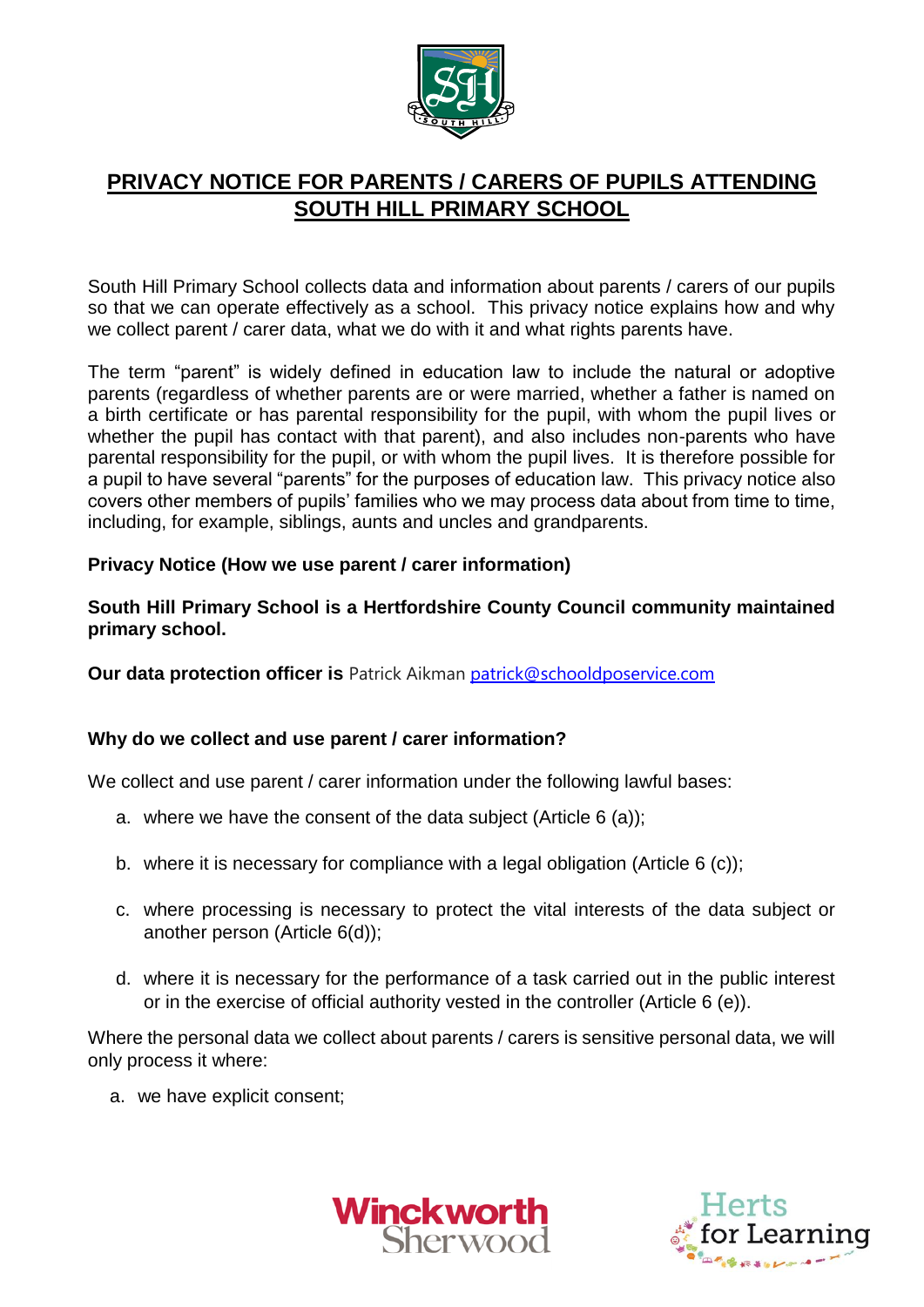- b. processing is necessary to protect the vital interests of the data subject or of another natural person where the data subject is physically or legally incapable of giving consent; and / or
- c. processing is necessary for reasons of substantial public interest, on the basis of Union or Member State law which shall be proportionate to the aim pursued, where we respect the essence of the right to data protection and provide for suitable and specific measures to safeguard the fundamental rights and the interests of the data subject.

Please see our Data Protection Policy for a definition of sensitive personal data.

We use the parent / carer data to support our functions of running a school, in particular:

- a. to decide who to admit to the school;
- b. to maintain a waiting list;
- c. to support pupil learning;
- d. to monitor and report on pupil progress;
- e. to provide appropriate pastoral care;
- f. to assess the quality of our services;
- g. to comply with the law regarding data sharing;
- h. for the protection and welfare of pupils and others in the school, including our safeguarding / child protection obligations;
- i. for the safe and orderly running of the school;
- j. to promote the school;
- k. to send you communications that may be of interest to you which may include information about school events or activities, news, campaigns, appeals, other fundraising activities;
- l. in order to respond to investigations from our regulators or to respond to complaints raised by our stakeholders;
- m. in connection with any legal proceedings threatened or commenced against the school.

# **The categories of parent / carer information that we collect, hold and share include:**

- a. Personal information (such as name, address, telephone number and email address);
- b. Information relating to your identity, marital status, employment status, religion, ethnicity, language, medical conditions, nationality, country of birth and free school meal / pupil premium eligibility / entitlement to certain benefits, information about court orders in place affecting parenting arrangements for pupils);
- c. Child Protection/Safeguarding information

From time to time and in certain circumstances, we might also process personal data about parents / carers, some of which might be sensitive personal data, information about criminal proceedings / convictions or information about child protection / safeguarding. This information is not routinely collected about parents / carers and is only likely to be processed by the school in specific circumstances relating to particular pupils, for example, if a child protection issue arises or if a parent / carer is involved in a criminal matter. Where



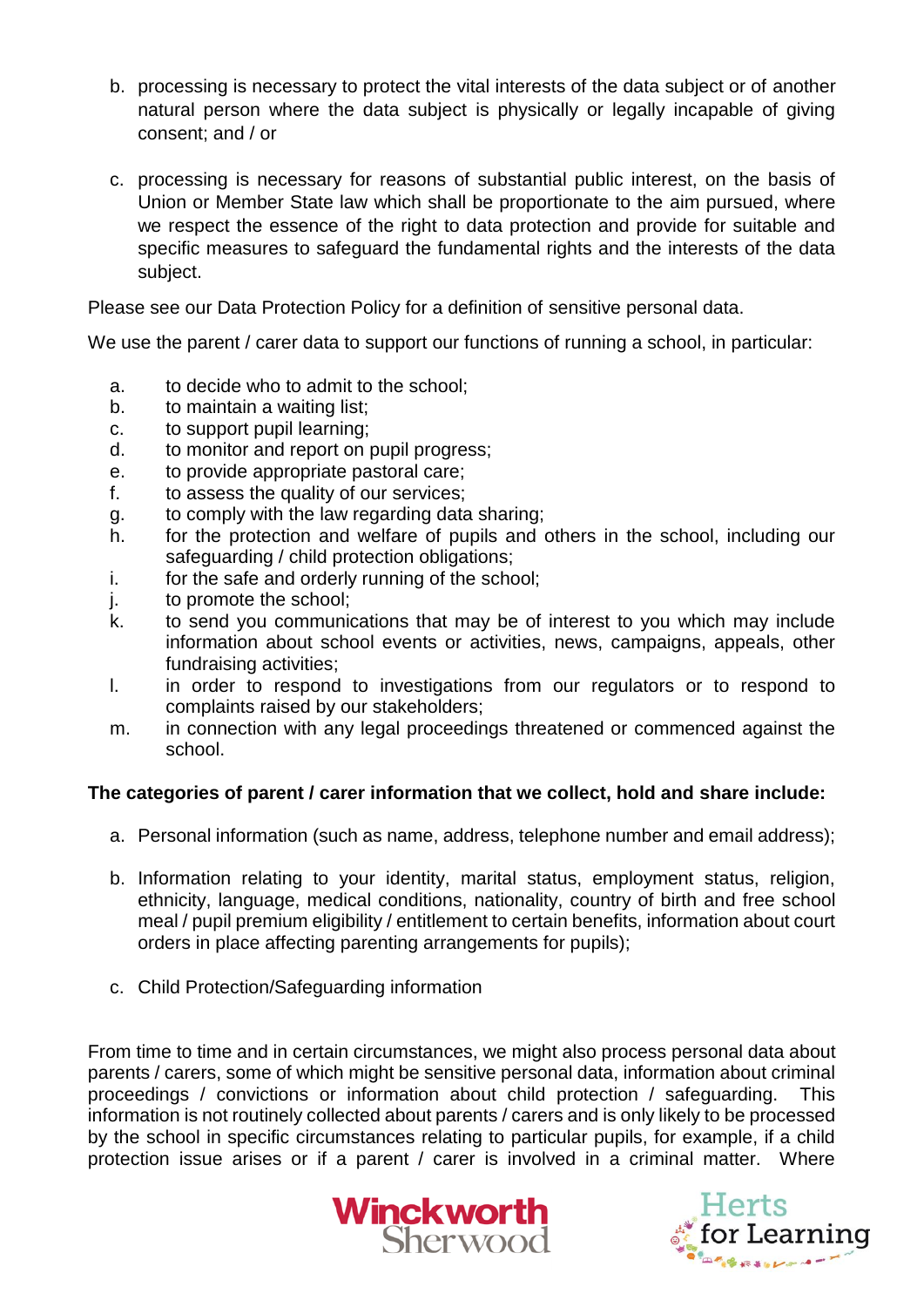appropriate, such information may be shared with external agencies such as the child protection team at the Local Authority, the Local Authority Designated Officer and / or the Police. Such information will only be processed to the extent that it is lawful to do so and appropriate measures will be taken to keep the data secure.

We collect information about parents / carers before pupils join the school and update it during pupils' time on the roll as and when new information is acquired.

## **Collecting parent / carer information**

Whilst the majority of information about parents / carers provided to us is mandatory, some of it is provided to us on a voluntary basis. In order to comply with the General Data Protection Regulation, we will inform you whether you are required to provide certain parent / carer information to us or if you have a choice in this. Where appropriate, we will ask parents / carers for consent to process personal data where there is no other lawful basis for processing it, for example where we wish to ask your permission to use your information for marketing purposes or to request voluntary contributions. Parents / carers may withdraw consent given in these circumstances at any time.

#### **Storing parent / carer data**

A significant amount of personal data is stored electronically, for example, on our database, SIMS. Some information may also be stored in hard copy format.

Data stored electronically may be saved on a cloud based system which may be hosted in a different country.

Personal data may be transferred to other countries if, for example, we are arranging a school trip to a different country. Appropriate steps will be taken to keep the data secure.

We will only retain your personal information for as long as necessary to fulfil the purposes we collected it for, including for the purposes of satisfying any legal, accounting, insurance or reporting requirements. Details of retention periods for different aspects of your personal information are available in our Data Retention Policy which is available from the school office. To determine the appropriate retention period for personal data, we consider the amount, nature, and sensitivity of the personal data, the potential risk of harm from unauthorised use or disclosure of your personal data, the purposes for which we process your personal data and whether we can achieve those purposes through other means, and the applicable legal requirements.

In some circumstances we may anonymise your personal information so that it can no longer be associated with you, in which case we may use such information without further notice to you. Once you are no longer a parent / carer we will retain and securely destroy your personal information in accordance with our data retention policy OR applicable laws and regulations.

#### **Who do we share parent / carer information with?**

We routinely share parent / carer information with:

• schools that pupils attend after leaving us;



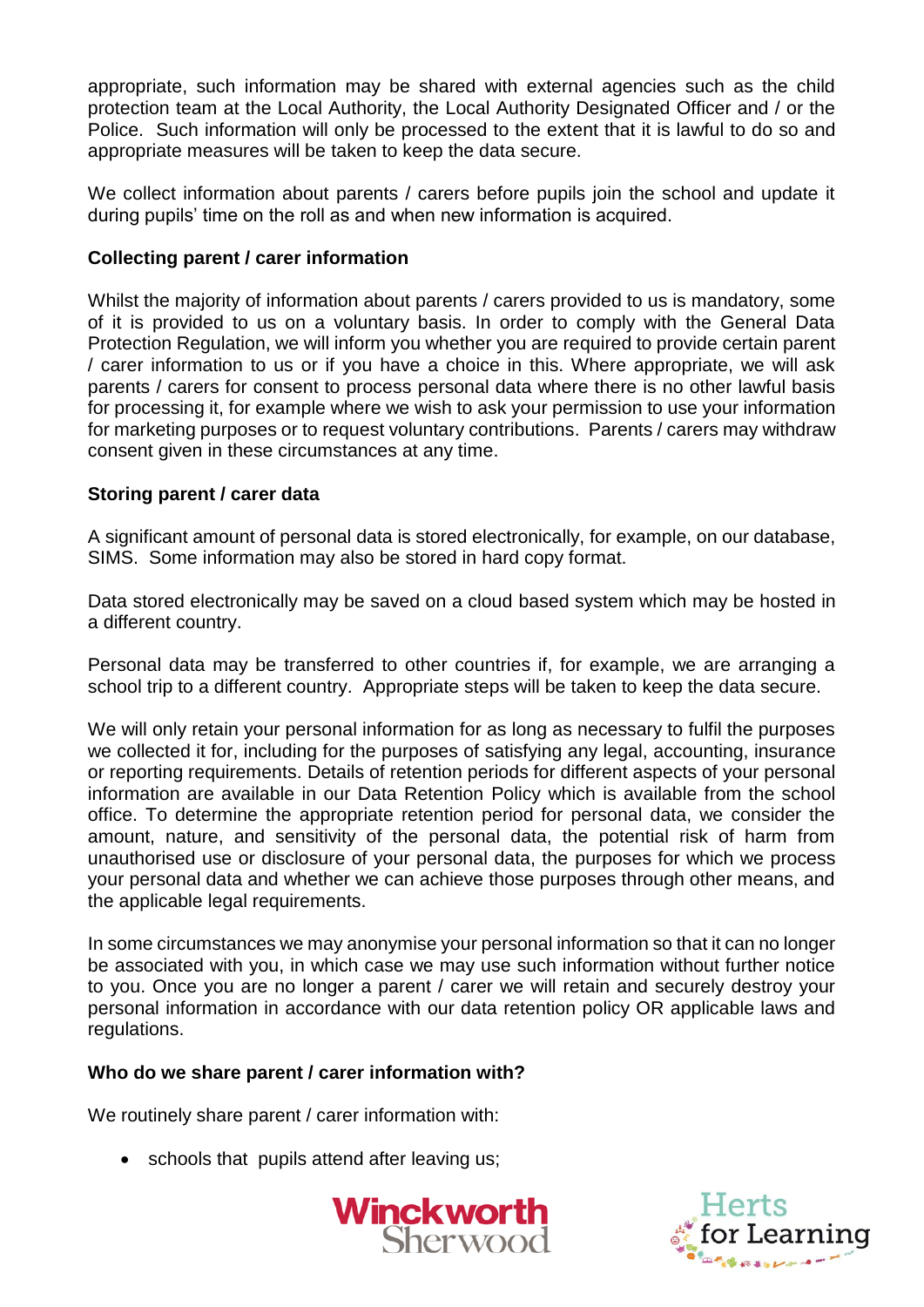From time to time, we may also share parent / carer information other third parties including the following:

- our local authority Hertfordshire County Council;
- a pupil's home local authority (if different):
- the Department for Education (DfE);
- school governors / trustees;
- the Police and law enforcement agencies;
- NHS health professionals including the school nurse, educational psychologists,
- Education Welfare Officers;
- Courts, if ordered to do so:
- the Teaching Regulation Authority;
- Prevent teams in accordance with the Prevent Duty on schools;
- other schools, for example, if we are negotiating a managed move and we have your consent to share information in these circumstances;
- our legal advisors;
- our insurance providers / the Risk Protection Arrangement;

Some of the organisations referred to above are joint data controllers. This means we are all responsible to you for how we process your data.

In the event that we share personal data about parents / carers with third parties, we will provide the minimum amount of personal data necessary to fulfil the purpose for which we are required to share the data.

#### **Requesting access to your personal data**

Under data protection legislation, parents / carers have the right to request access to information about them that we hold ("Subject Access Request"). To make a request for your child's personal data, or be given access to your child's educational record, contact Data Protection Officer Patrick Aikman [patrick@schooldposervice.com](mailto:patrick@schooldposervice.com) although any written request for personal data will be treated as a Subject Access Request.

The legal timescales for the School to respond to a Subject Access Request is one calendar month. As the School has limited staff resources outside of term time, we encourage parents / carers to submit Subject Access Requests during term time and to avoid sending a request during periods when the School is closed or is about to close for the holidays where possible. This will assist us in responding to your request as promptly as possible. For further information about how we handle Subject Access Requests, please see our Data Protection Policy.

#### **No fee usually required**

You will not have to pay a fee to access your personal information (or to exercise any of the other rights). However, we may charge a reasonable fee if your request for access is manifestly unfounded or excessive. Alternatively, we may refuse to comply with the request in such circumstances.